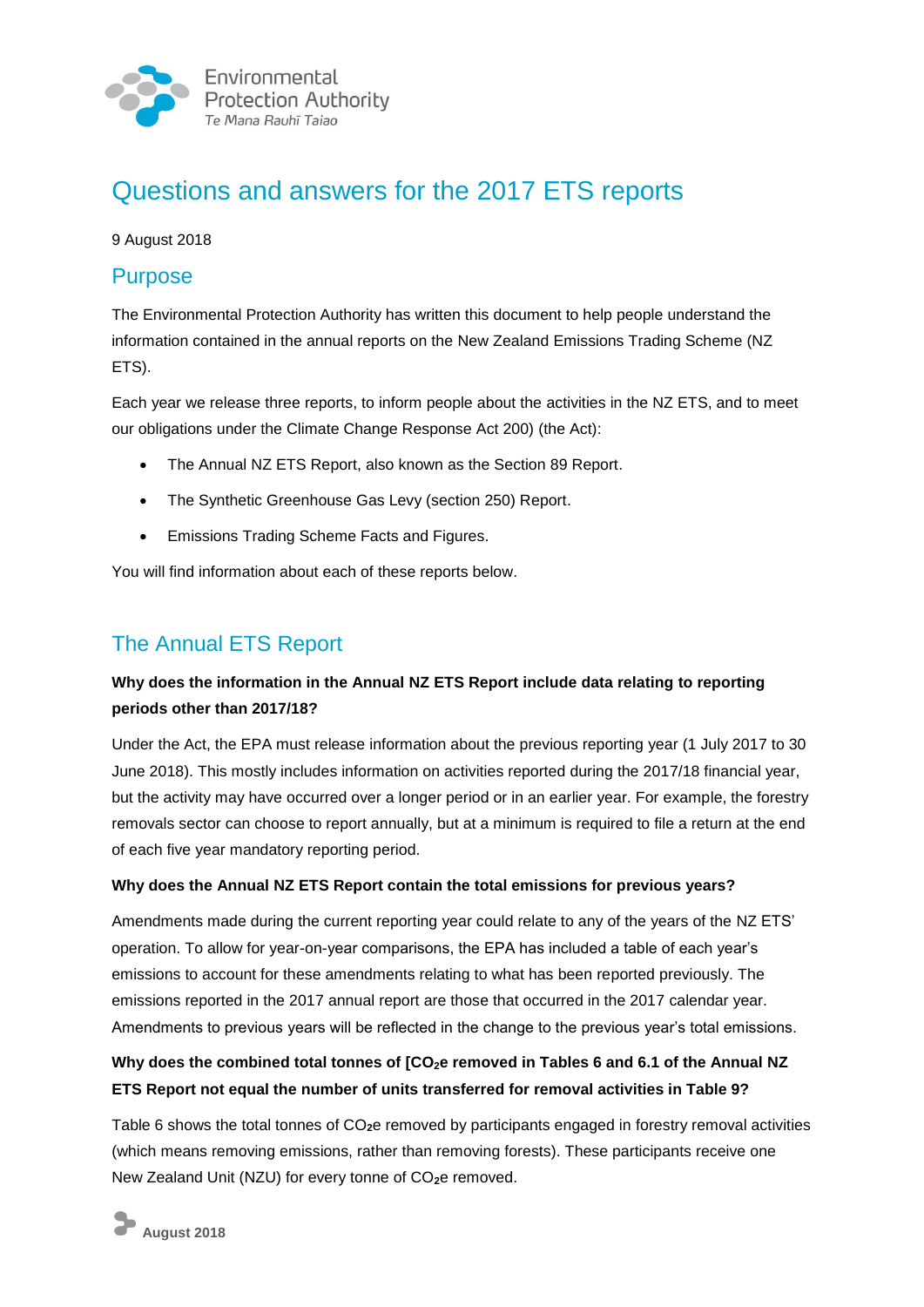Table 6.1 shows the total tonnes of CO**2**e removed by participants engaged in Other Removal Activities (ORA). ORA participants were entitled to receive one NZU for every two tonnes of CO**2**e removed for activity before 1 January 2017. For activity occurring between 1 January 2017 and 31 December 2017, ORA participants were entitled to receive one unit for every 1.5 whole tonnes of removals. For activity occurring between 1 January 2018 and 31 December 2018, ORA participants are entitled to receive one unit for every 1.2 whole tonnes of removals.

This difference in NZUs received is reflected in the total number of units transferred for removal activities shown in Table 9.

### **How does the number of units surrendered in Table 8 of the Annual NZ ETS report relate to the total emissions reported in Table 5?**

The total emissions recorded were 74,332,494 tonnes of CO**2**e and the net number of emission units surrendered was 22,541,116 units. There are several reasons for the difference in the numbers:

- Non-forestry sector participants carrying out activities with unit surrender obligations had to surrender one emission unit for every two tonnes of emissions from activities prior to 2017. For activities during 2017 one emission unit for every one and one half tonnes of emissions resulting from those activities during 2017.
- The tables include late surrenders from the previous year.
- Activities in the agriculture sector have an obligation to report their emissions, but not to surrender emission units for their emissions.

### **Why are the total allocated units in Table 10 of the Annual NZ ETS Report not broken down into sectors?**

The Annual NZ ETS Report aggregates information to show the total number of emission units allocated to businesses carrying out eligible activities. Allocation decisions for each applicant are made public on the EPA website and in the New Zealand Gazette.

### **How does the total dollar amount surrendered in Table 11 of the Annual NZ ETS Report relate to emission units?**

The Act allows participants to meet their emissions surrender obligations by surrendering emission units, paying \$25 per emission unit, or a combination of the two. In 2017, participants opted to pay a total of \$525,475 to surrender 21,019 emission units to meet their obligations.